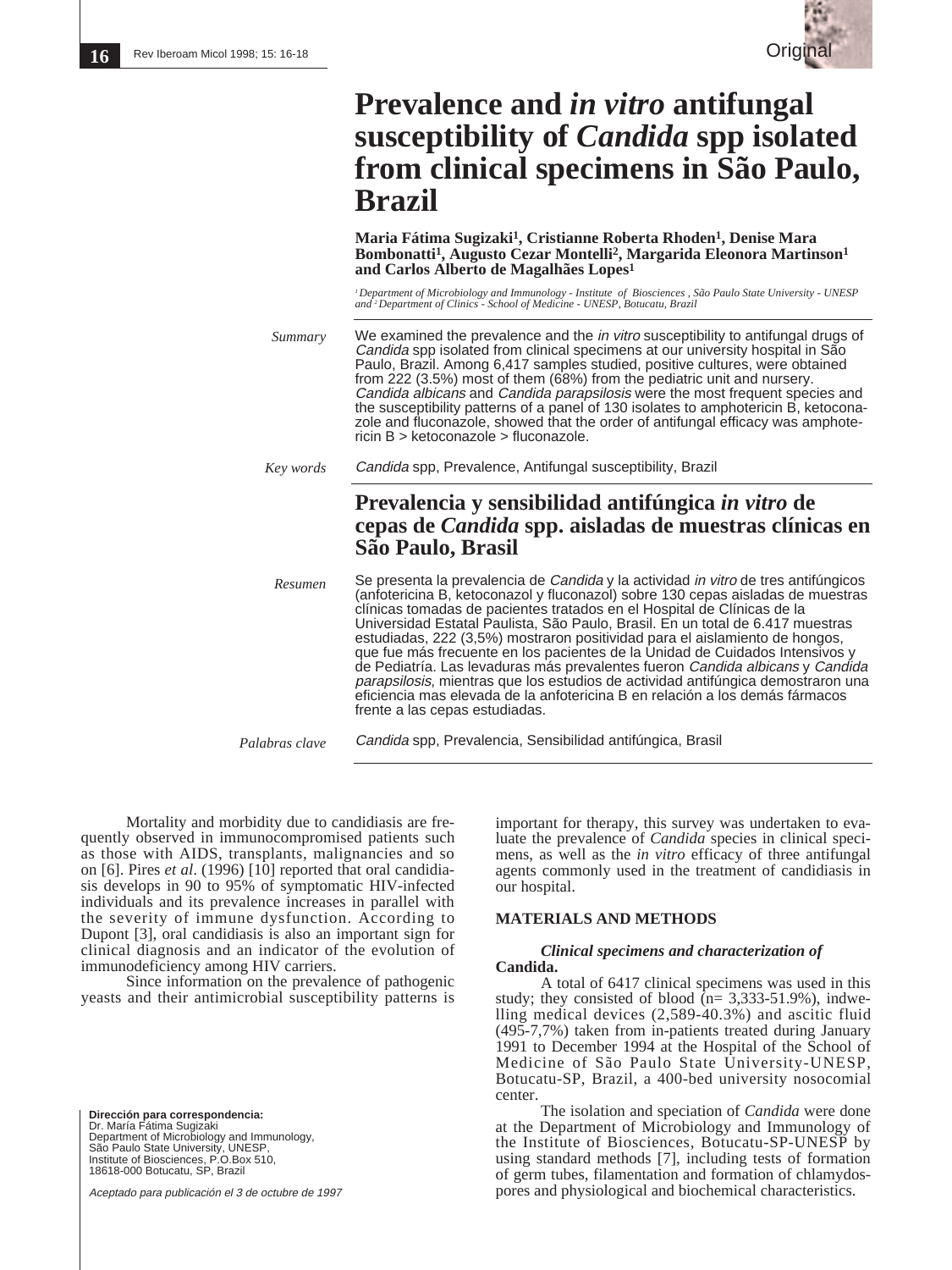*Microorganisms.* A panel of 130 strains of *Candida*, randomly selected among isolates from the above clinical specimens, was studied. This panel consisted of 75 strains of *Candida albicans*, 21 strains of *Candida parapsilosis*, 19 strains of *Candida tropicalis*, 10 strains of *Candida guilliermondi*i, three strains of *Candida krusei*, one strain of *Candida lusitaniae* and one strain of *Candida glabrata*.

*Antimicrobials and susceptibility test method.* The antifungal agents included amphotericin B [AMP-B (Bristol Myers-Squibb, Brazil)], fluconazole [FLU (Pfizer, France)] and ketoconazole [KTC Memo JCB \ 010, Brazil].

Susceptibility tests were performed by using a standardized macrodilution broth method proposed by the National Committee for Clinical Laboratory Standards [9]. Stock solutions of antifungal agents were serially diluted in sterile saline  $(0.85\%)$  to give a final concentration of 0.03 mg/mL (AMP-B and KTC) or 0.01 mg/mL (FLU). Isolates were grown on Sabouraud Dextrose Agar-SDA (Oxoid) for 24-48 h at 37ºC and five colonies (1 mm diameter) of each strain were picked up and suspended in 5 ml of sterile saline. A portion of this suspension was streaked onto SDA plates to check for purity. The suspension was adjusted to match the turbidity of the 0.5 McFarland scale and diluted 1:100 in Yeast Nitrogen Base Broth-YNB (Difco), supplemented with 1% glucose and 0.15% asparagine to yield a final inoculum size of approximately 5 x 104 cells per ml. A similar suspension was also prepared with a control strain of *Saccharomyces cerevisiae* (ATCC 2601). Inocula (0.9 ml) were placed in YNB tubes (10 ml) containing various concentrations of an antifungal agent and as a growth control a drug-free tube was included in each run. All racks of tubes were incubated without agitation for 24-48 h at 37ºC. Following incubation, the turbidity was measured and the minimal inhibitory concentration (MIC) was calculated; it was defined as the lowest drug concentration that produced a significant turbidity reduction, i.e., macroscopically clear or slightly hazy as compared with the growth control, YNB drug-free tube.

#### **RESULTS AND DISCUSSION**

Among 6,417 clinical specimens, 222 (3.5%) yielded positive *Candida* cultures. Of these, 40 strains (1.2%) were isolated from blood, 161 strains (62.2%) from indwelling medical devices and 21 strains (4.2%) from ascitic fluid. Their sources were as follows: 151 strains (68.0%) from the pediatric unit and nursery, 22 strains (9.9%) from the intensive care unit and the remaining 49 strains (22.1%) from other nosocomial wards.

Established risk factors for candidiasis include low age and immunosuppression of patients [4]. In the present study, although the severity of the candidiasis was not specifically examined, many of the clinical cases occurred in young patients, who were often under catheterization or using other medical devices. These patients were mostly <10 days-8 years old and suffering from systemic infection. In the 30 positive blood cultures obtained from children, *C. albicans* (n=14, 46%), *C. parapsilosis* (n=10, 33.3%), *C. guilliermondi*i (n=4, 13.3%) and *C. tropicalis* (n=2, 6.6%) were the species characterized.

Identification to the species level of all 222 isolates of *Candida* showed that *C. albicans* (n=128, 57.6%) was the most frequent, followed by *C. parapsilosis* (n=42, 18.9%), *C. tropicalis* (n=31, 14%), *C. guilliermondii* (n=14, 6.3%), *C. krusei* (n=4, 1.8%), *C. lusitaniae* (n=1, 0.4%), *C. glabrata* (n=1, 0.4%) and *C.* obtusa (n=1, 0.4%). The high incidence of *C. albicans* is in accordance with reports of others,  $[4,10,12]$  indicating that this species is the most frequent causative agent of candidiasis in immunosuppressed patients. The incidences of *C. parapsilosis* and *C. tropicalis* were also quite high, confirming the observations of Fisher *et al.* [5], who stated that these species show increasing prevalence in the etiology of serious forms of candidiasis.

Results of MIC determinations are illustrated in table 1 and figure 1. The MIC50 and MIC90 for all isolates were 0.013-0.078 mg/ml, 0.93-2.65 mg/ml and 0.06- 5.37 mg/ml for AMP-B, KTC and FLU, respectively. The order of drug efficacy was  $AMP-B > KTC > FLU$ . In general, *C. albicans*, *C. guilliermondi*i and *C. parapsilosis* were the most sensitive species to AMP-B, FLU and KTC, respectively. *C. albicans* was relatively unsusceptible to KTC and FLU.

The antifungal activity patterns of the test drugs are comparable with findings obtained elsewhere [1,2,5,11,13]. The *in vitro* efficacy of AMP-B is of special interest because the MIC 50 and 90 values were extremely low and similar to each other. However, the toxicological side effects [8] of AMP-B limit its use in debilitated patients. Further, in connection with the higher *in vitro* antifungal activity of AMP-B than KTC and FLU, it is necessary to take into account that when complex media are used in susceptibility testing, results can be falsely high and may not correlate with the *in vivo* efficacy [5]. Since FLU has been shown to be an effective, orally active antifungal agent with low toxicity, it may be considered an alternative choice for the therapy of candidiasis, including that caused by *C. albicans*.

**Table 1.** Susceptibility of 130 strains of Candida isolated from clinical specimens to amphotericin B, ketoconazole and fluconazole.

|                   |      |                | MIC (mq/ml) |                   |                |              |           |              |           |                   |
|-------------------|------|----------------|-------------|-------------------|----------------|--------------|-----------|--------------|-----------|-------------------|
| <b>Species</b>    | (Nº) | amphotericin B |             |                   | ketoconazole   |              |           | fluconazole  |           |                   |
|                   |      | Range          | MI 50       | MIC <sub>90</sub> | Range          | <b>MIC50</b> | MIC90     | Range        | MIC50     | MIC <sub>90</sub> |
| C. albicans       | (75) | $0.003 - 0.78$ | 0.012       | 0.059             | $0.003 - 6.25$ | 1.37         | 2.83      | $0.078 - 20$ | 0.45      | 7.43              |
| C. parapsilosis   | (21) | $0.003 - 0.78$ | 0.02        | 0.093             | $0.003 - 6.25$ | 0.046        | 0.38      | $0.078 - 20$ | 0.32      | 3.25              |
| C. tropicalis     | (19) | $0.003 - 0.78$ | 0.02        | 0.097             | $0.003 - 6.25$ | 0.93         | 2.6       | $0.078 - 20$ | 0.28      | 3.25              |
| C. guilliermondii | (10) | $0.003 - 0.78$ | 0.1         | 0.134             | $0.003 - 6.25$ | 0.3          | 1.3       | $0.078 - 20$ | 0.62      | 2.25              |
| C. krusei         | (03) | 0.024-0.097    | <b>ND</b>   | <b>ND</b>         | $0.39 - 3.12$  | <b>ND</b>    | <b>ND</b> | $2.5 - 20$   | <b>ND</b> | <b>ND</b>         |
| C. Iusitaniae     | (01) | 0.012          | <b>ND</b>   | <b>ND</b>         | .56            | <b>ND</b>    | <b>ND</b> | 1.25         | <b>ND</b> | <b>ND</b>         |
| C. glabrata       | (01) | 0.048          | <b>ND</b>   | <b>ND</b>         | .56            | <b>ND</b>    | <b>ND</b> | > 20         | <b>ND</b> | <b>ND</b>         |

ND- not determined